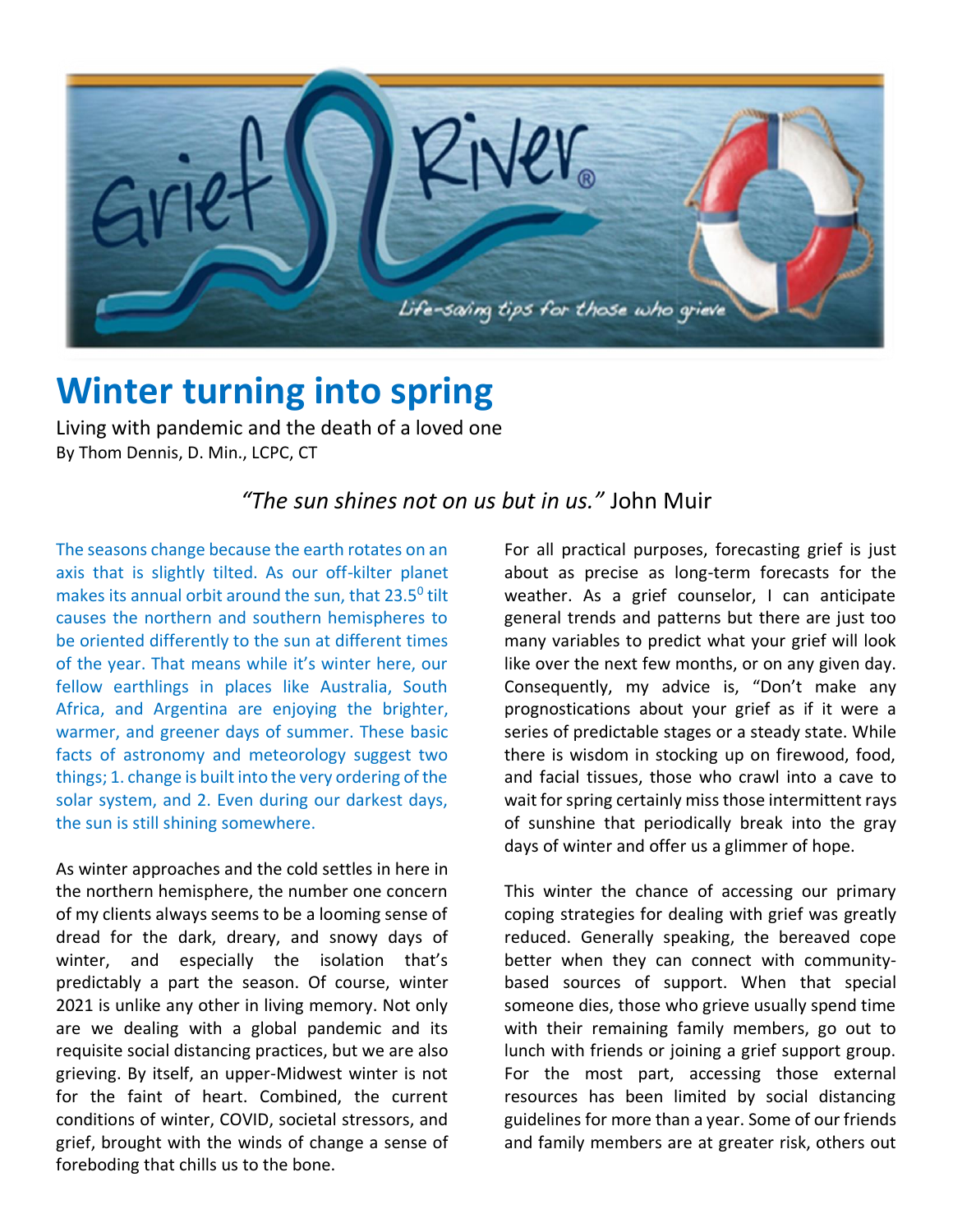of an abundance of caution, have been hunkered down now for many months.

And let's face it, social media with all its advantages just doesn't measure up to physical presence. Nor does an elbow bump in any way compare to a real live hug. Yes, for better and worse, many have adapted to remote learning, working from home, and even benefited from book club and faith community gatherings via *Facebook Live* or *Zoom*, but it's not the same, it's just not the same.

Interestingly, one widower whose family is spread out over three continents, saw the positive side of live-streaming his wife's funeral service because it provided the opportunity for friends and family to participate, who could never have otherwise attended in person. Still, for many of us who have experienced the death of a loved one over the past twelve months from COVID-19 or any other cause, our on-going grief has been complicated by the fact that we were denied the

chance to be with them when they died. We're heart-broken because circumstances prevented us from honoring them at the end of their life with a service in the way they deserved, and we've been robbed of the opportunity to receive the consolation of the community gathered at a time when we so desperately needed it.

Paradoxically, over the years I've observed that the isolation imposed by winter in some ways actually mimics the historical year-long mourning period. It

provides the bereaved with a reasonable excuse to withdraw from societal expectations for a period of time to allow their wounded - but still beating -

*Even in the most bitter moments of the cold winter chill, experience reminds me that beneath an insulating blanket of snow, a seed planted stirs with life.*

*It is with assured confidence and perhaps impatient anticipation that I await the first flowers of spring. It is their promised appearance that sustains my spirit and renews my hope that each tomorrow will be warmer than the day before.* 

*Although the changes are incremental, indeed, hardly noticeable, the light of day grows longer, the wind blows fresher; and with the robin's return, I am compelled to sing with her a song of joy.*

**TJ Melvin**

hearts a slower rhythm needed in order to recuperate. I've also noticed that once spring is in full swing, I tend to get more calls for grief counseling. In part this is because the death rate is higher during the winter months; but more likely, because the seasons of grief are seldom in-sink with the seasons of the year. That is to say, when the recently bereaved observe everybody else all excited about getting outdoors and enjoying the new life around them, they tend to withdraw and feel more depressed because their internal state of mind does not reflect what is going on in the lives of the people around them.

This winter, a primary topic in discussions with my clients has been the vaccine. "Have you gotten it?" "I tried and tried, but I can't seem to get

an appointment anywhere!" "My family doesn't want me to go anywhere until I get it." "I'm not sure if I want to get it." "Even when I get it, life won't change much because the other people in my circle probably won't get theirs until the end of summer." I can say from personal experience, once a person has had their second dose of the vaccine there is an observable shift in their mood as well as our conversations. Suddenly, where once there was only grief and gloom, hope is dawning on the horizon with the possibility of brighter days ahead.

2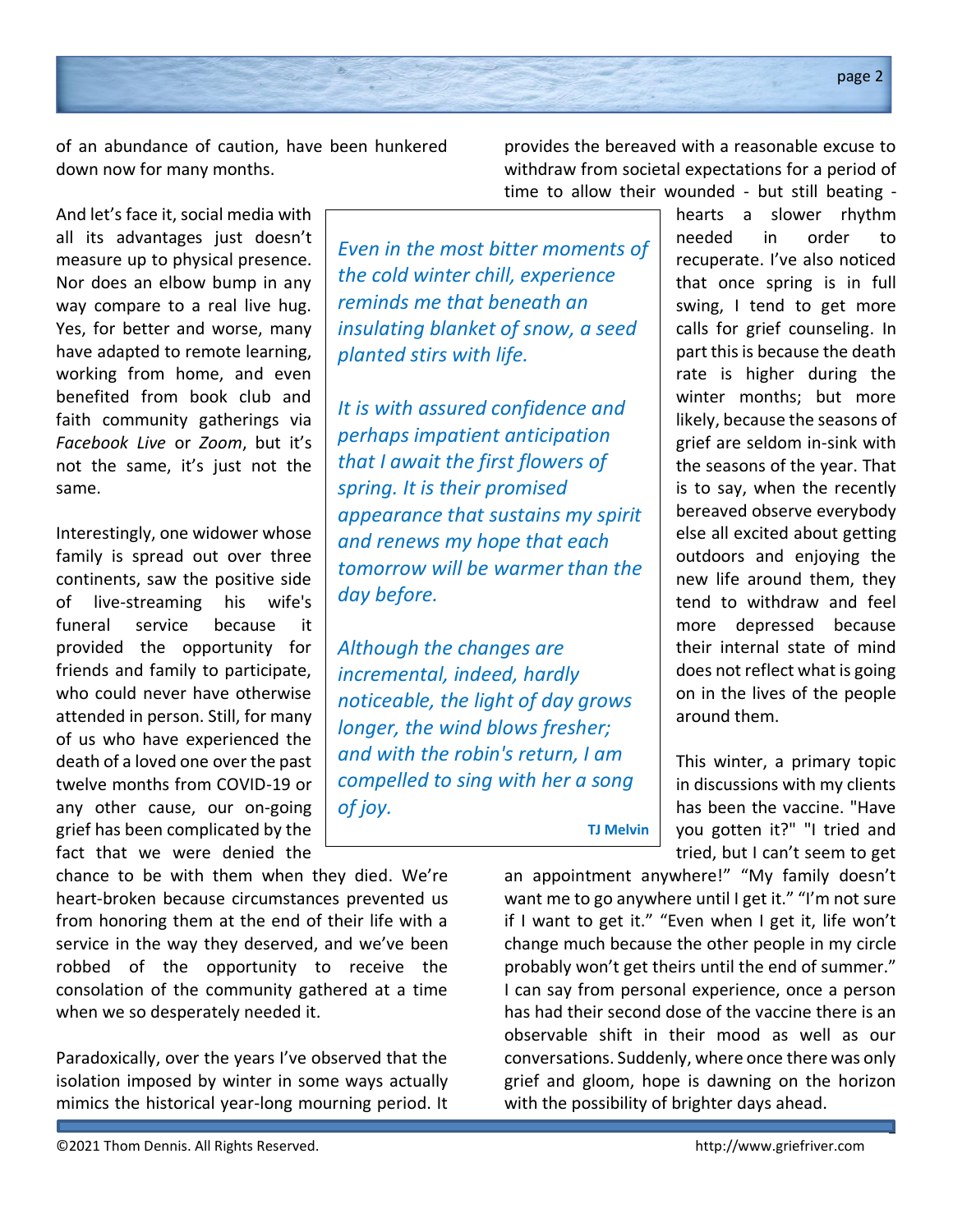

As a society, we remain cautiously optimistic. There are certainly logistical challenges to vaccinating 332 million Americans, not to mention the rest of the people on the planet, and public health experts can't say how effective the vaccines will be at keeping us safe over time.

Still, there are some really smart people working on these problems, and the experience of shared suffering, although at times overwhelming us, is also teaching us the true meaning of gratitude, empathy, and compassion.



**I've often said that grief evolves gradually, sporadically, and unevenly, like winter turning into spring. I dare to say that is how we will also emerge from this pandemic.**

While we cannot predict the future, we can observe and learn from the past. The experts in my field have noted that traditional mourning rituals and customs in Europe and North America largely vanished after the devastating losses of the First World War and the Spanish Flu pandemic that followed. The theory goes that there had been so much death, that people just wanted to move on, they didn't want to be reminded of all that loss. I sincerely hope that will not be the case this time around. I'm a little concerned that once the weather changes and we start having all of those memorial services and celebrations of life, there will be a new wave; not of pandemic, but a new wave of grief. Will we as a society have the stamina to be with the pain, or will we continue the strategy that suggests, "the best thing to do is keep busy," and avoid the distressing thoughts and emotions that accompany grief? If we do, those who have lost a loved one during this terrible time will continue to feel isolated and alone long after the social distancing directives have been lifted and COVID-19 has receded into history.

I don't know much about John Muir, (1838-1914) the environmental activist and philosopher, whose quote about the sun leads this article, but his words resonate with a truth that resides in me. In times of darkness, we need to look within to find the light. To find it, you have to have the presence of mind to stop your frantic wandering, your calling out, and the fear-fraught ruminations that you are completely and utterly *ALONE*! We need to calm ourselves, wait in the silence, sit in the darkness, and watch for the dawn.

I'm told that when someone is lost in the wilderness, they are supposed to stay in one place. The reason is that when search parties are organized, they work with a grid. Once they have searched one section of the grid, they move onto the next. If you are just roaming around aimlessly, chances are you will cross over into a place that has already been searched, making it harder for you to be found.

3

<sup>©2021</sup> Thom Dennis. All Rights Reserved. http://www.griefriver.com